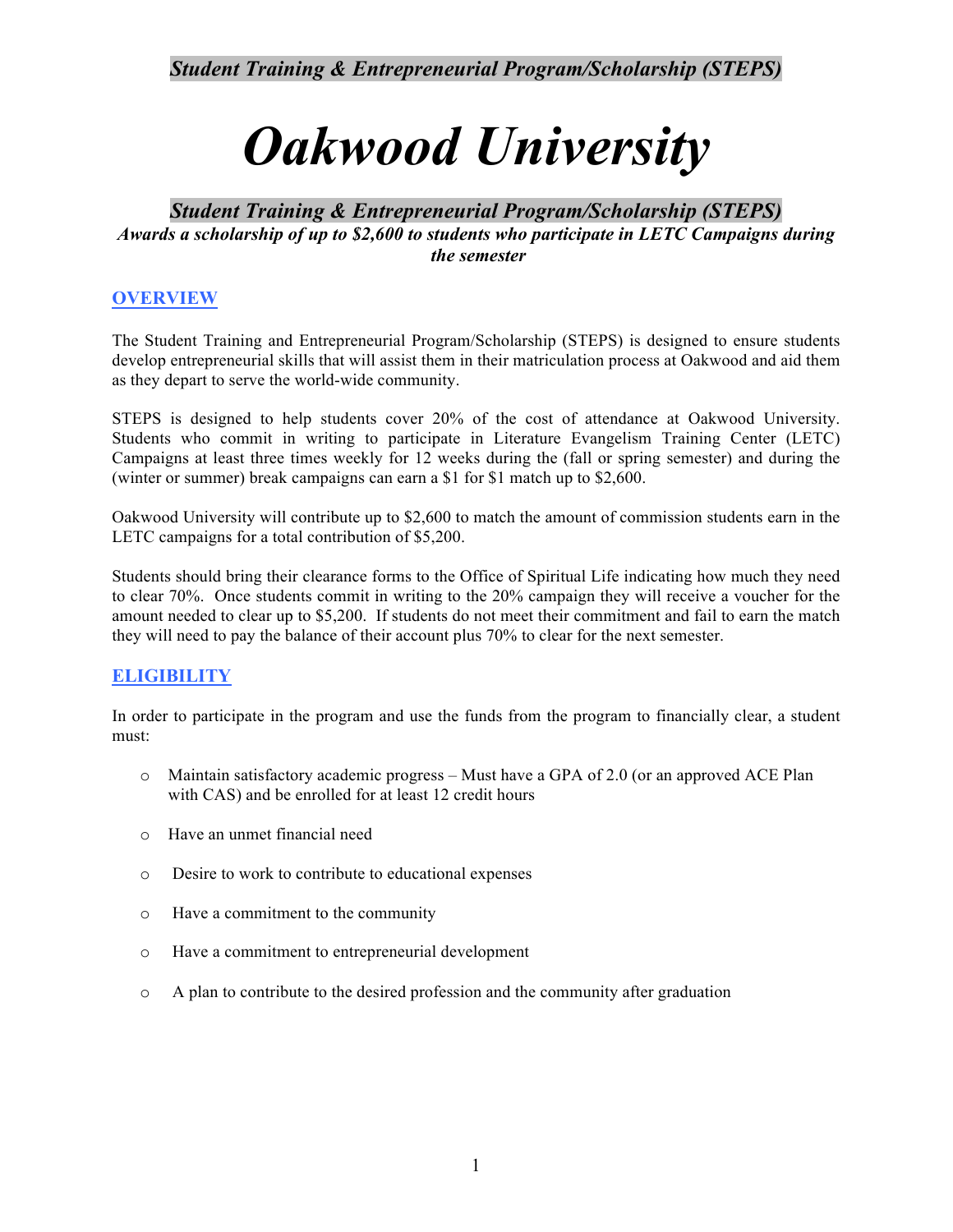#### **REQUIREMENTS**

- o A completed STEP Scholarship Application Form
- o Enroll in Oakwood University and plan to maintain enrollment in Oakwood University until they have completed a four bachelor's program.
- o Please submit a one-page typed essay describing: a) your reasons for studying at Oakwood and your plans and goals upon completion of your bachelor's degree at Oakwood University: b) your professional goals including how you intend to contribute to the community; and c) How you will ensure that you participate in three weekly LETC campaigns as well as the (Winter or Summer) Break campaigns.

#### **AWARD**

- o Scholarship applicants may be interviewed by the Office of Spiritual Life in order to make final determination on the scholarship award.
- o Students must participate in three weekly campaigns for 12 weeks and the (winter or summer) break Literature Evangelist Training and may be awarded a campaign matching scholarship up to the amount needed to financially clear 70% not to exceed a total match of \$2,600.

## *Application Student Entrepreneurial Scholarship & Training Program (SESTP)*

## **STUDENT INFORMATION**

| Name:                                                 |              |          |  |  |  |  |
|-------------------------------------------------------|--------------|----------|--|--|--|--|
| Last                                                  | First        | MI       |  |  |  |  |
| <b>Present Mailing Address:</b>                       |              |          |  |  |  |  |
|                                                       | Street       | Apt. #   |  |  |  |  |
| City                                                  | State        | Zip Code |  |  |  |  |
| <b>Permanent Mailing Address:</b>                     |              |          |  |  |  |  |
| <b>Street</b>                                         |              | Apt. #   |  |  |  |  |
| City                                                  | <b>State</b> | Zip Code |  |  |  |  |
| After what date should the permanent address be used: |              |          |  |  |  |  |
| Telephone #:                                          |              |          |  |  |  |  |
| Home                                                  | Cell         | Other    |  |  |  |  |
| E-mail:                                               | Fax #:       |          |  |  |  |  |

#### **ACADEMIC INFORMATION**

| <b>College, University</b> | GPA | Dates | <b>Anticipated</b> | Major |
|----------------------------|-----|-------|--------------------|-------|
| and/or Professional School |     |       | Degree and         |       |
|                            |     |       | Date of            |       |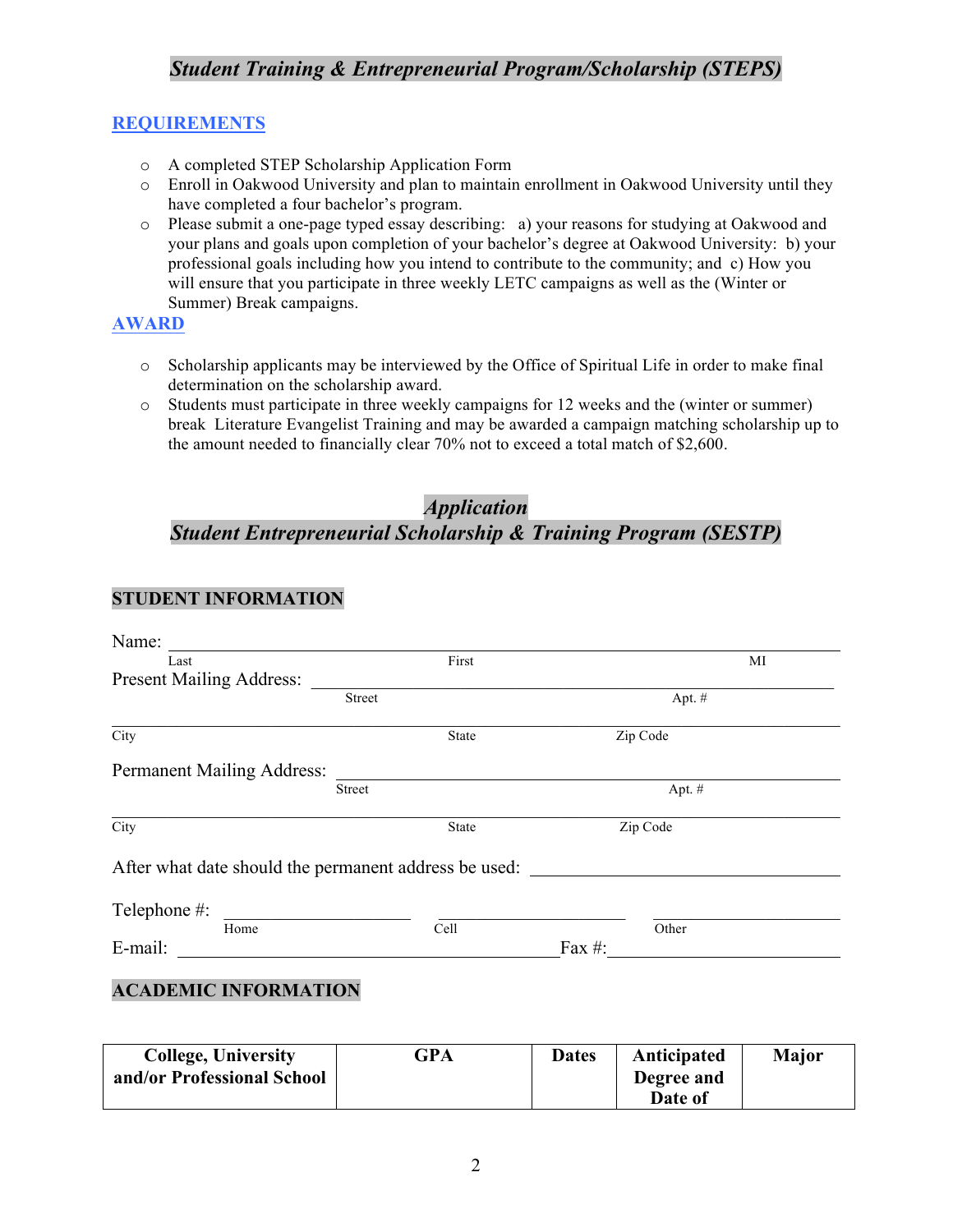|  | Graduation |  |
|--|------------|--|
|  |            |  |
|  |            |  |
|  |            |  |

- List scholastic or academic honors including scholarships, fellowships, prizes, honor societies, etc.: The contract of the contract of the contract of the contract of the contract of the contract of the contract of the contract of the contract of the contract of the contract of the contract of the contract
- List and briefly describe three non-academic activities which have been important to you:

 $\mathcal{L}_\text{max}$  , and the contribution of the contribution of the contribution of the contribution of the contribution of the contribution of the contribution of the contribution of the contribution of the contribution of t

 $\mathcal{L}_\text{max} = \mathcal{L}_\text{max} = \mathcal{L}_\text{max} = \mathcal{L}_\text{max} = \mathcal{L}_\text{max} = \mathcal{L}_\text{max} = \mathcal{L}_\text{max} = \mathcal{L}_\text{max} = \mathcal{L}_\text{max} = \mathcal{L}_\text{max} = \mathcal{L}_\text{max} = \mathcal{L}_\text{max} = \mathcal{L}_\text{max} = \mathcal{L}_\text{max} = \mathcal{L}_\text{max} = \mathcal{L}_\text{max} = \mathcal{L}_\text{max} = \mathcal{L}_\text{max} = \mathcal{$  $\mathcal{L}_\text{max}$  , and the contribution of the contribution of the contribution of the contribution of the contribution of the contribution of the contribution of the contribution of the contribution of the contribution of t  $\mathcal{L}_\mathcal{L}$  , and the contribution of the contribution of the contribution of the contribution of the contribution of the contribution of the contribution of the contribution of the contribution of the contribution of  $\mathcal{L}_\text{max} = \mathcal{L}_\text{max} = \mathcal{L}_\text{max} = \mathcal{L}_\text{max} = \mathcal{L}_\text{max} = \mathcal{L}_\text{max} = \mathcal{L}_\text{max} = \mathcal{L}_\text{max} = \mathcal{L}_\text{max} = \mathcal{L}_\text{max} = \mathcal{L}_\text{max} = \mathcal{L}_\text{max} = \mathcal{L}_\text{max} = \mathcal{L}_\text{max} = \mathcal{L}_\text{max} = \mathcal{L}_\text{max} = \mathcal{L}_\text{max} = \mathcal{L}_\text{max} = \mathcal{$ 

### **FINANCIAL NEED INFORMATION**

- Identify all financial aid, grants, scholarships, gifts and other financial awards you have or will receive to attend Oakwood University this fall:
- Explain any special circumstances that might warrant a need for this scholarship that are not contained in your prior responses: \_\_\_\_\_\_\_\_\_\_\_\_\_\_\_\_\_\_\_\_\_\_\_\_\_\_\_\_\_\_\_\_\_\_\_\_\_\_\_\_

 $\mathcal{L}_\text{max}$  , and the contribution of the contribution of the contribution of the contribution of the contribution of the contribution of the contribution of the contribution of the contribution of the contribution of t  $\mathcal{L}_\text{max} = \mathcal{L}_\text{max} = \mathcal{L}_\text{max} = \mathcal{L}_\text{max} = \mathcal{L}_\text{max} = \mathcal{L}_\text{max} = \mathcal{L}_\text{max} = \mathcal{L}_\text{max} = \mathcal{L}_\text{max} = \mathcal{L}_\text{max} = \mathcal{L}_\text{max} = \mathcal{L}_\text{max} = \mathcal{L}_\text{max} = \mathcal{L}_\text{max} = \mathcal{L}_\text{max} = \mathcal{L}_\text{max} = \mathcal{L}_\text{max} = \mathcal{L}_\text{max} = \mathcal{$  $\mathcal{L}_\mathcal{L} = \{ \mathcal{L}_\mathcal{L} = \{ \mathcal{L}_\mathcal{L} = \{ \mathcal{L}_\mathcal{L} = \{ \mathcal{L}_\mathcal{L} = \{ \mathcal{L}_\mathcal{L} = \{ \mathcal{L}_\mathcal{L} = \{ \mathcal{L}_\mathcal{L} = \{ \mathcal{L}_\mathcal{L} = \{ \mathcal{L}_\mathcal{L} = \{ \mathcal{L}_\mathcal{L} = \{ \mathcal{L}_\mathcal{L} = \{ \mathcal{L}_\mathcal{L} = \{ \mathcal{L}_\mathcal{L} = \{ \mathcal{L}_\mathcal{$  $\mathcal{L}_\mathcal{L}$  , and the contribution of the contribution of the contribution of the contribution of the contribution of the contribution of the contribution of the contribution of the contribution of the contribution of

 $\mathcal{L}_\text{max}$  , and the contribution of the contribution of the contribution of the contribution of the contribution of the contribution of the contribution of the contribution of the contribution of the contribution of t

\_\_\_\_\_\_

- Has your academic career been interrupted for one or more terms: Yes No
- In an academic setting, have you been subject to disciplinary sanctions or are charges pending? Yes No

#### **CERTIFICATION**

I hereby certify that the information I have provided on this Application Form and in any attached materials is true and complete.

Applicant Signature Date